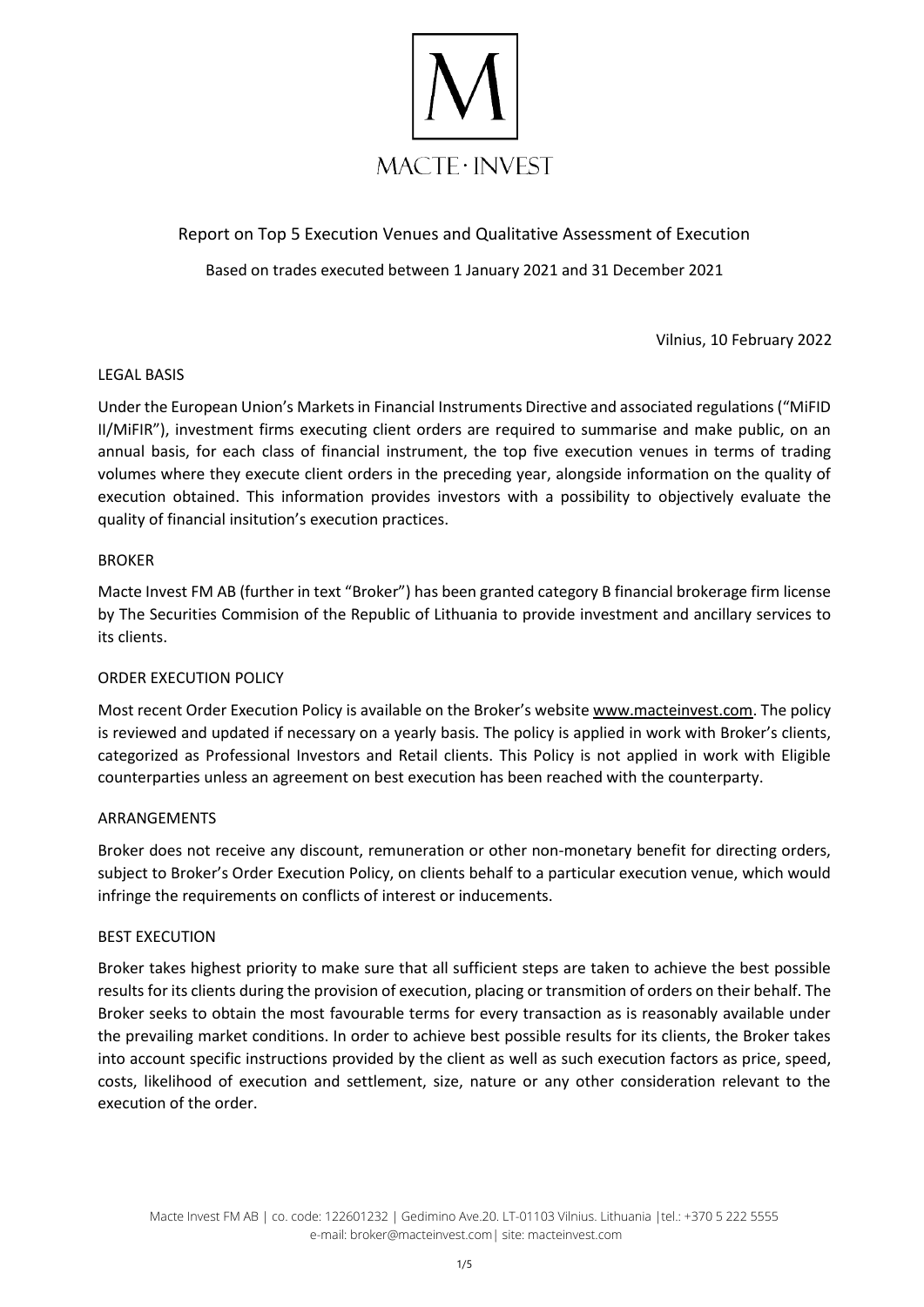# **EQUITIES – SHARES, DEPOSITORY RECEIPTS AND SIMILAR**

| <b>NOTIFICATION IF &lt;1 AVERAGE</b><br><b>TRADE PER BUSINESS DAY IN</b><br><b>THE PREVIOUS YEAR</b><br><b>TOP FIVE EXECUTION VENUES</b><br><b>RANKED IN TERMS OF</b><br><b>TRADING VOLUMES</b><br>(DESCENDING ORDER) | <b>YES</b><br>Proportion<br>of volume<br>traded as a<br>percentage<br>of total in<br>that class | Proportion<br>of orders<br>executed as<br>percentage<br>of total in<br>that class | Percentage<br>of passive<br>orders | Percentage<br>of<br>aggressive<br>orders | Percentage<br>of directed<br>orders |
|-----------------------------------------------------------------------------------------------------------------------------------------------------------------------------------------------------------------------|-------------------------------------------------------------------------------------------------|-----------------------------------------------------------------------------------|------------------------------------|------------------------------------------|-------------------------------------|
|                                                                                                                                                                                                                       |                                                                                                 |                                                                                   |                                    |                                          |                                     |
| <b>XNT LTD</b><br>635400MMGYK7HLRQGV31                                                                                                                                                                                | 83%                                                                                             | 12%                                                                               | 29%                                | 71%                                      | 100%                                |
| <b>AB SEB BANKAS</b><br>549300SBPFE9JX7N8J82                                                                                                                                                                          | 12%                                                                                             | 34%                                                                               | 19%                                | 81%                                      | 19%                                 |
| <b>BLUEORANGE BANK AS</b><br>54930080G2M7EJ097A27                                                                                                                                                                     | 3%                                                                                              | 29%                                                                               | 0%                                 | 100%                                     | 0%                                  |
| <b>ADAMANT CAPITAL</b><br><b>PARTNERS AD</b><br>2138003J5QNXXY2V3W55                                                                                                                                                  | 2%                                                                                              | 25%                                                                               | 0%                                 | 100%                                     | 0%                                  |
| N/A                                                                                                                                                                                                                   | 0%                                                                                              | 0%                                                                                | 0%                                 | 0%                                       | 0%                                  |

# **QUALITATIVE ASSESSMENT**

| <b>EXECUTION FACTORS</b>          | The vast majority of equities traded during the reporting period have<br>been exchange traded instruments. Therefore, in addition to specific<br>instructions provided by clients, the primary execution factor for<br>equity trades were commissions and other costs related to a<br>particular execution venue. |
|-----------------------------------|-------------------------------------------------------------------------------------------------------------------------------------------------------------------------------------------------------------------------------------------------------------------------------------------------------------------|
|                                   | Additionally, taking into account time-sensitive nature of execution of<br>orders in exchange-traded instruments, for the majority of equity<br>trades, an execution venue was used, which provides instant access<br>to exchange-traded instruments and provides platform for live<br>trading.                   |
| <b>CHANGE IN EXECUTION VENUES</b> | Execution venue change took place in the reporting period.                                                                                                                                                                                                                                                        |
| <b>DATA AND TOOL USAGE</b>        | Broker utilizes vendor-based data as well as data provided by<br>execution venues.                                                                                                                                                                                                                                |

Macte Invest FM AB | co. code: 122601232 | Gedimino Ave.20. LT-01103 Vilnius. Lithuania |tel.: +370 5 222 5555 e-mail: broker@macteinvest.com| site: macteinvest.com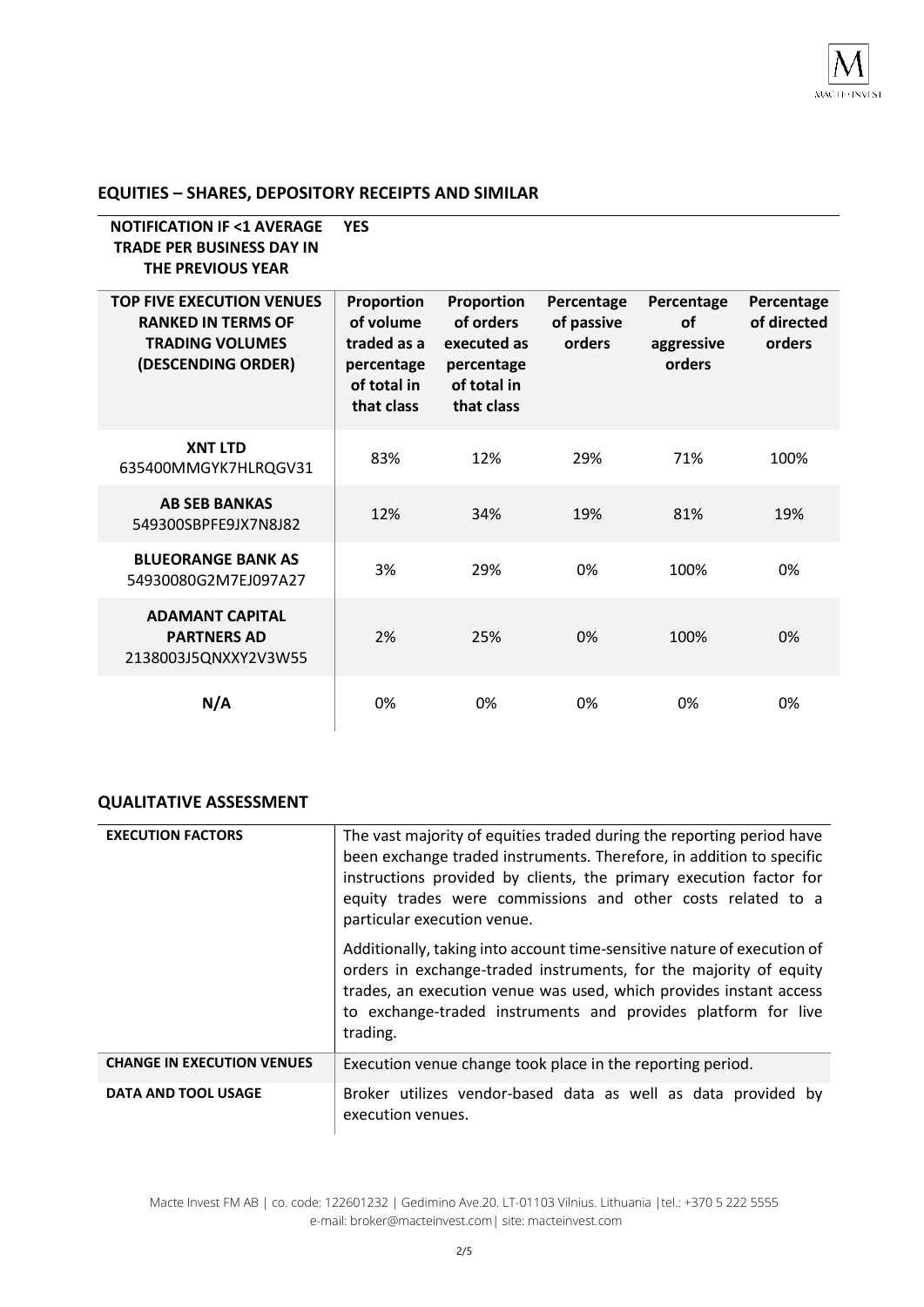

### **FUNDS**

| <b>NOTIFICATION IF &lt;1 AVERAGE</b><br><b>TRADE PER BUSINESS DAY IN</b><br><b>THE PREVIOUS YEAR</b>          | <b>YES</b>                                                                        |                                                                                   |                                    |                                          |                                     |
|---------------------------------------------------------------------------------------------------------------|-----------------------------------------------------------------------------------|-----------------------------------------------------------------------------------|------------------------------------|------------------------------------------|-------------------------------------|
| <b>TOP FIVE EXECUTION VENUES</b><br><b>RANKED IN TERMS OF</b><br><b>TRADING VOLUMES</b><br>(DESCENDING ORDER) | Proportion<br>of volume<br>traded as a<br>percentage<br>of total in<br>that class | Proportion<br>of orders<br>executed as<br>percentage<br>of total in<br>that class | Percentage<br>of passive<br>orders | Percentage<br>of<br>aggressive<br>orders | Percentage<br>of directed<br>orders |
| <b>XNT LTD</b><br>635400MMGYK7HLRQGV31                                                                        | 94%                                                                               | 38%                                                                               | 79%                                | 21%                                      | 100%                                |
| <b>AB SEB BANKAS</b><br>549300SBPFE9JX7N8J82                                                                  | 3%                                                                                | 8%                                                                                | 38%                                | 63%                                      | 0%                                  |
| <b>BLUEORANGE BANK AS</b><br>54930080G2M7EJ097A27                                                             | 1%                                                                                | 21%                                                                               | 0%                                 | 100%                                     | 0%                                  |
| <b>FRIGATE SA</b><br>213800YWSHFA2JOMNO03                                                                     | 1%                                                                                | 22%                                                                               | 0%                                 | 100%                                     | 0%                                  |
| <b>ADAMANT CAPITAL</b><br><b>PARTNERS AD</b><br>2138003J5QNXXY2V3W55                                          | 1%                                                                                | 11%                                                                               | 0%                                 | 100%                                     | 0%                                  |

## **QUALITATIVE ASSESSMENT**

| <b>EXECUTION FACTORS</b>          | The vast majority of funds traded during the reporting period have<br>been exchange traded instruments. Therefore, in addition to specific<br>instructions provided by clients, the primary execution factor for<br>funds trades were commissions and other costs related to a particular<br>execution venue. |
|-----------------------------------|---------------------------------------------------------------------------------------------------------------------------------------------------------------------------------------------------------------------------------------------------------------------------------------------------------------|
|                                   | Additionally, taking into account time-sensitive nature of execution of<br>orders in exchange-traded instruments, for the majority of funds<br>trades, an execution venue was used, which provides instant access<br>to exchange-traded instruments and provides platform for live<br>trading.                |
| <b>CHANGE IN EXECUTION VENUES</b> | Execution venue change took place in the reporting period.                                                                                                                                                                                                                                                    |
| <b>DATA AND TOOL USAGE</b>        | Broker utilizes vendor-based data as well as data provided by<br>execution venues.                                                                                                                                                                                                                            |

Macte Invest FM AB | co. code: 122601232 | Gedimino Ave.20. LT-01103 Vilnius. Lithuania |tel.: +370 5 222 5555 e-mail: broker@macteinvest.com| site: macteinvest.com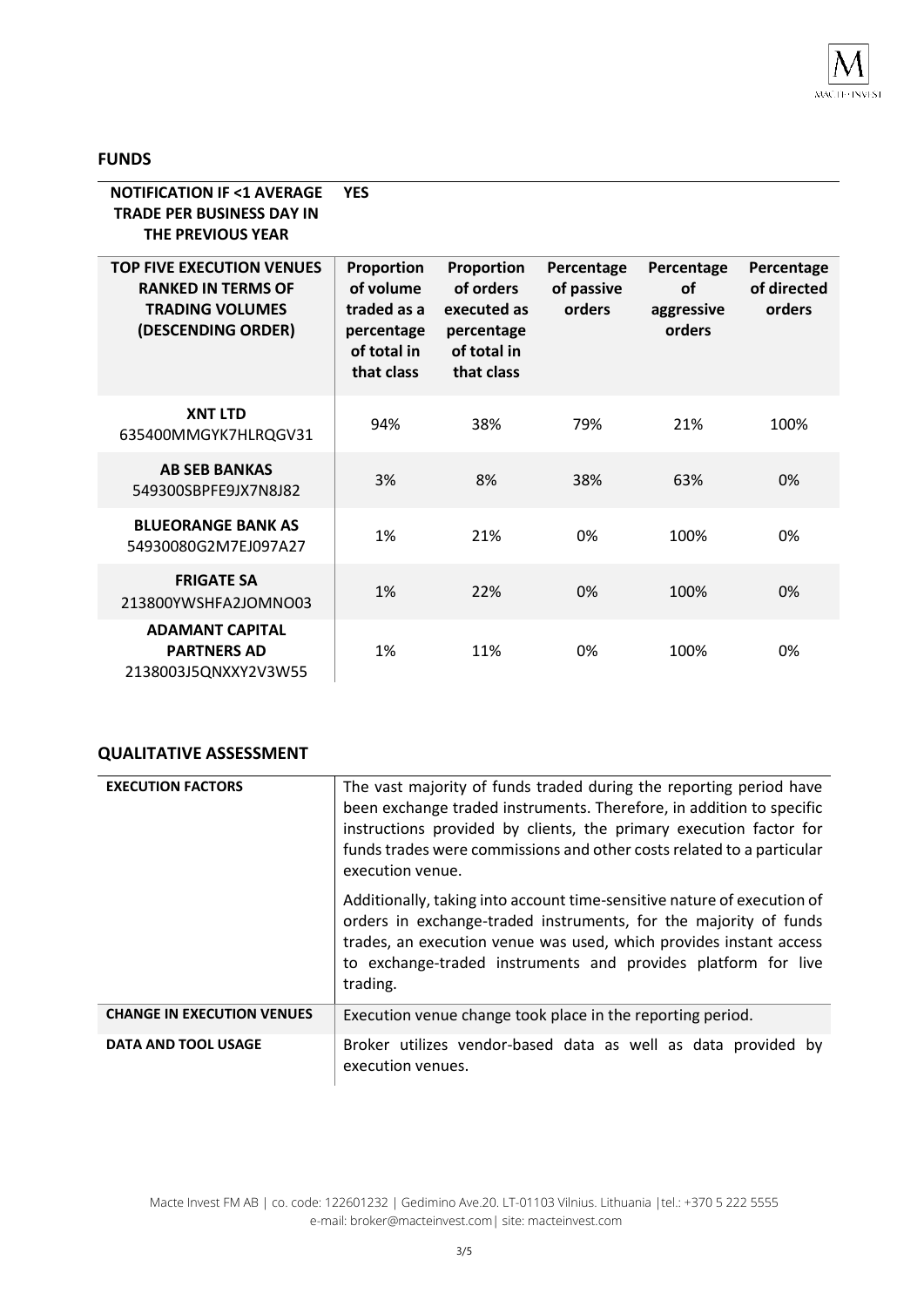# **DEBT INSTRUMENTS – BONDS (CORPORATE BONDS, GOVERNMENT BONDS)**

| <b>NOTIFICATION IF &lt;1 AVERAGE</b><br><b>TRADE PER BUSINESS DAY IN</b><br><b>THE PREVIOUS YEAR</b>          | <b>YES</b>                                                                        |                                                                                   |                                    |                                          |                                     |
|---------------------------------------------------------------------------------------------------------------|-----------------------------------------------------------------------------------|-----------------------------------------------------------------------------------|------------------------------------|------------------------------------------|-------------------------------------|
| <b>TOP FIVE EXECUTION VENUES</b><br><b>RANKED IN TERMS OF</b><br><b>TRADING VOLUMES</b><br>(DESCENDING ORDER) | Proportion<br>of volume<br>traded as a<br>percentage<br>of total in<br>that class | Proportion<br>of orders<br>executed as<br>percentage<br>of total in<br>that class | Percentage<br>of passive<br>orders | Percentage<br>of<br>aggressive<br>orders | Percentage<br>of directed<br>orders |
| <b>ADAMANT CAPITAL</b><br><b>PARTNERS AD</b><br>2138003J5QNXXY2V3W55                                          | 58%                                                                               | 36%                                                                               | 69%                                | 31%                                      | 0%                                  |
| <b>FRIGATE SA</b><br>213800YWSHFA2JOMNO03                                                                     | 31%                                                                               | 47%                                                                               | 79%                                | 21%                                      | 0%                                  |
| <b>BLUEORANGE BANK AS</b><br>54930080G2M7EJ097A27                                                             | 4%                                                                                | 14%                                                                               | 50%                                | 50%                                      | 0%                                  |
| <b>XNT LTD</b><br>635400MMGYK7HLRQGV31                                                                        | 4%                                                                                | 1%                                                                                | 0%                                 | 100%                                     | 0%                                  |
| <b>AB SEB BANKAS</b><br>549300SBPFE9JX7N8J82                                                                  | 2%                                                                                | 1%                                                                                | 0%                                 | 100%                                     | 0%                                  |

### **QUALITATIVE ASSESSMENT**

| <b>EXECUTION FACTORS</b>          | Generally, two main execution factors dominate during the bond<br>trading - these are price and commissions related to execution<br>venues. Price is considered the most important factor and typically a<br>Request for Quote protocol is being used during the price discovery<br>process. For this process, a multilateral trading facility Bloomberg is<br>used. |
|-----------------------------------|----------------------------------------------------------------------------------------------------------------------------------------------------------------------------------------------------------------------------------------------------------------------------------------------------------------------------------------------------------------------|
|                                   | For trades with bonds in less liquid regional markets, trading often<br>focuses on utilising domestic brokerage services with superior<br>knowledge of the local market as well as access to less liquid domestic<br>bonds.                                                                                                                                          |
| <b>CHANGE IN EXECUTION VENUES</b> | Execution venue change took place in the reporting period.                                                                                                                                                                                                                                                                                                           |
| DATA AND TOOL USAGE               | Broker utilizes vendor-based data as well as data provided by<br>execution venues.                                                                                                                                                                                                                                                                                   |